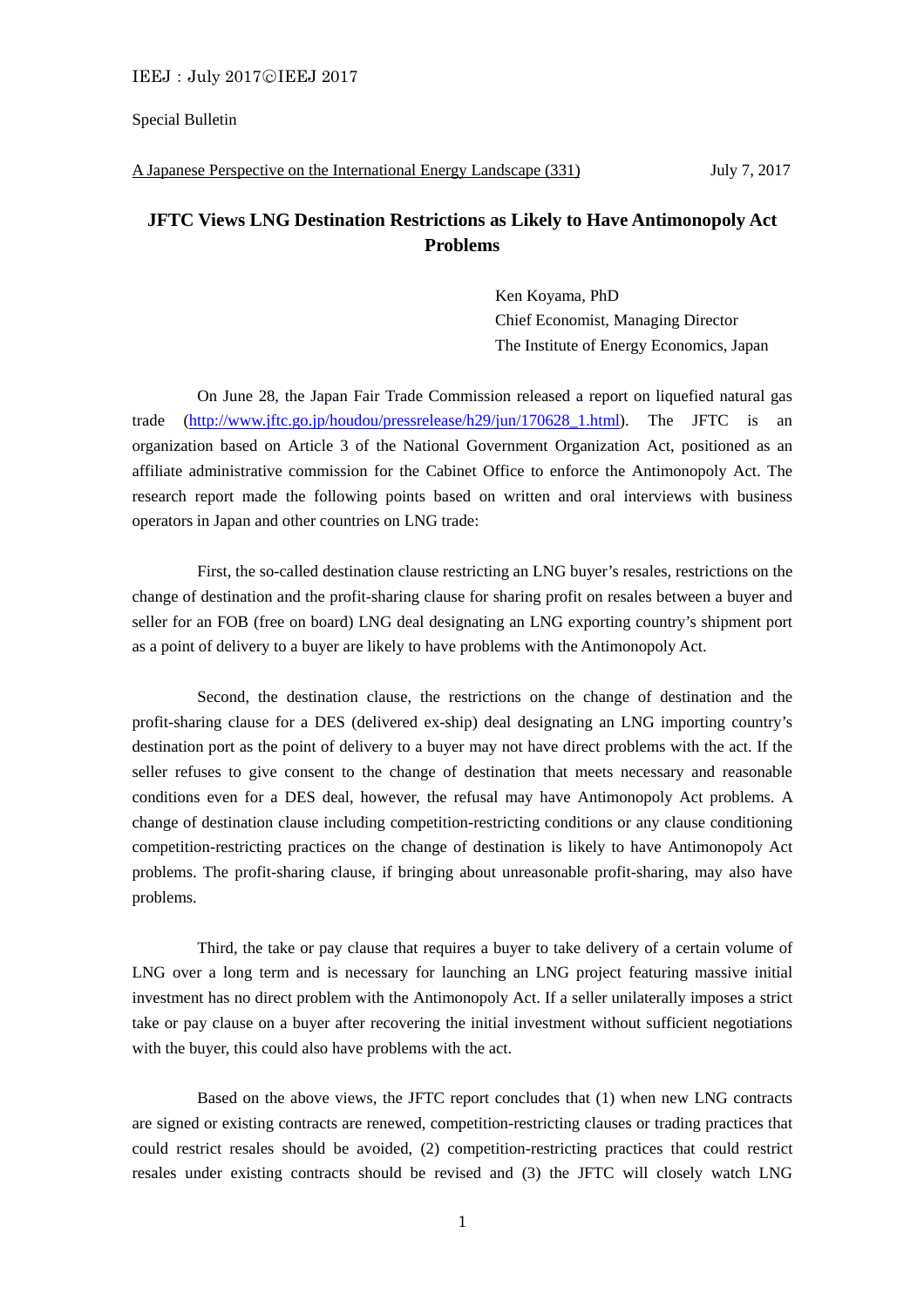## IEEJ: July 2017©IEEJ 2017

transactions and take strict actions on practices running counter to the Antimonopoly Act. The first and second conclusions urge LNG transaction parties (sellers and buyers) to take appropriate measures.

 LNG plays a key role in Japan's energy mix. Particularly since the 2011 East Japan Earthquake and Fukushima Daiichi nuclear plant accident, LNG has become a very important energy source, accounting for more than 40% of power generation. One of the top priority challenges in Japan's energy policy is to procure LNG at competitive prices in a flexible manner to respond to market changes in Japan and other countries. In the meantime, a crude oil price plunge since the second half of 2014 and an oversupply in the international LNG market have led to a general LNG price decline and a buyer's market. In Japan, however, uncertainties about future gas/LNG demand are growing due to uncertainties about the restart of nuclear power plants, the expansion of renewable energy, and power and gas market deregulation. As a result, more flexible, competitive LNG procurement has become an urgent challenge, with priority given to the expansion of flexibility in LNG transactions and in the LNG market.

 The Japanese government for its part has given policy priority to the improvement of flexibility in LNG transactions while taking note of the European Union's initiative since the 2000s to repeal the destination clause that it sees as impeding the single European market and violating antitrust law. The government has made a cabinet decision to repeal the destination clause. In its LNG market strategy released in May 2016, the Ministry of Economy, Trade and Industry emphasized that the destination clause should be repealed or relaxed to develop a highly liquid LNG market. In the abovementioned Japanese market environment, Japanese LNG buyers as well as the policy side have been seeking more flexible LNG procurement. The repeal or relaxation of the destination clause has become a key challenge common to government and private sectors in Japan.

 The release of the abovementioned views and future responses by the JFTC as Japan's Antimonopoly Act enforcer based on detailed research and analysis will have a great impact. As the JFTC calls for revising competition-restricting trading practices in existing LNG contracts as well as for avoiding such practices for new or renewed contracts, Japanese companies will have to give due consideration to the JFTC views. The report may also have a great impact on foreign companies that are Japanese LNG buyers' counterparts. The JFTC report just encourages LNG transaction parties to take appropriate measures. In this sense, changes may come slowly. Nevertheless, the JFTC report may play a key role in revising trading practices and changing the market.

 How market participants will respond to the JFTC report will attract attention. The JFTC has presented its views from the viewpoint of the Antimonopoly Act. We may have to pay attention to whether this kind of action will spread to other major Asian LNG importing countries. While Japan is the world's largest LNG importer, the LNG market is now expected to expand primarily in Asia including emerging countries. The JFTC report could become a key milestone toward the further development or reform of not only Japanese LNG transactions but also the Asian LNG market.